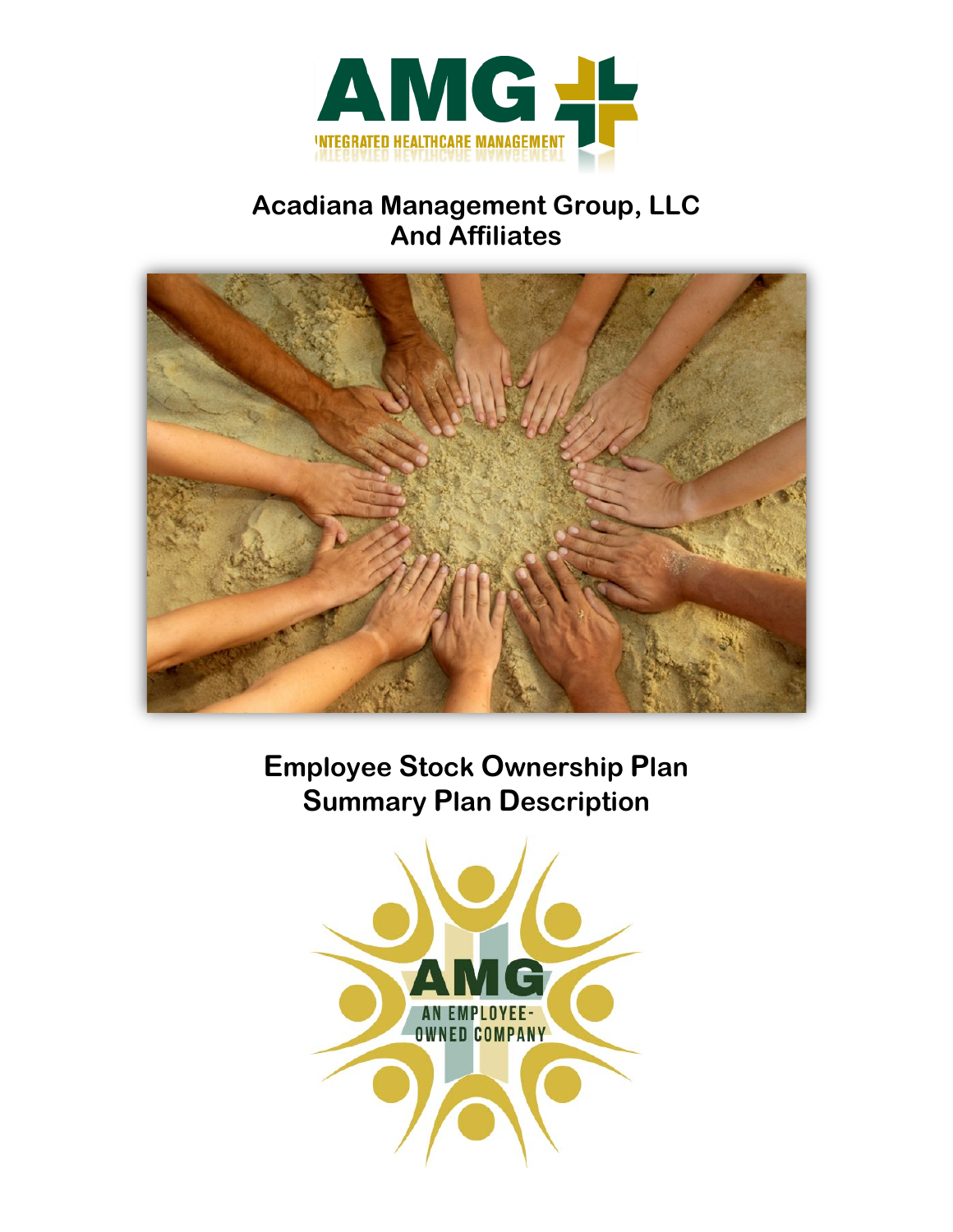# **SUMMARY PLAN DESCRIPTION**

**AMG EMPLOYEE STOCK OWNERSHIP PLAN**

**SUMMARY AS OF DECEMBER 2019**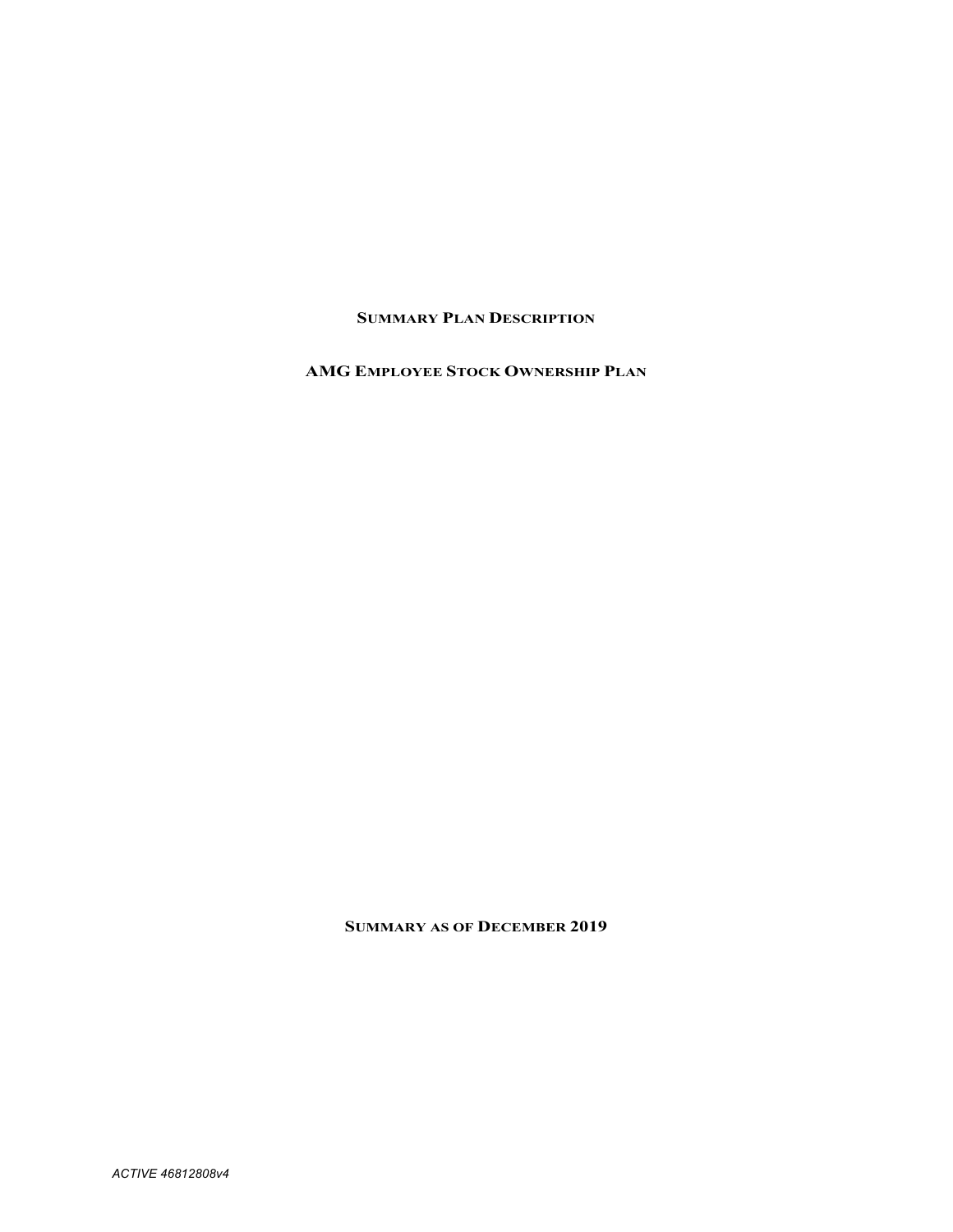# **TABLE OF CONTENTS**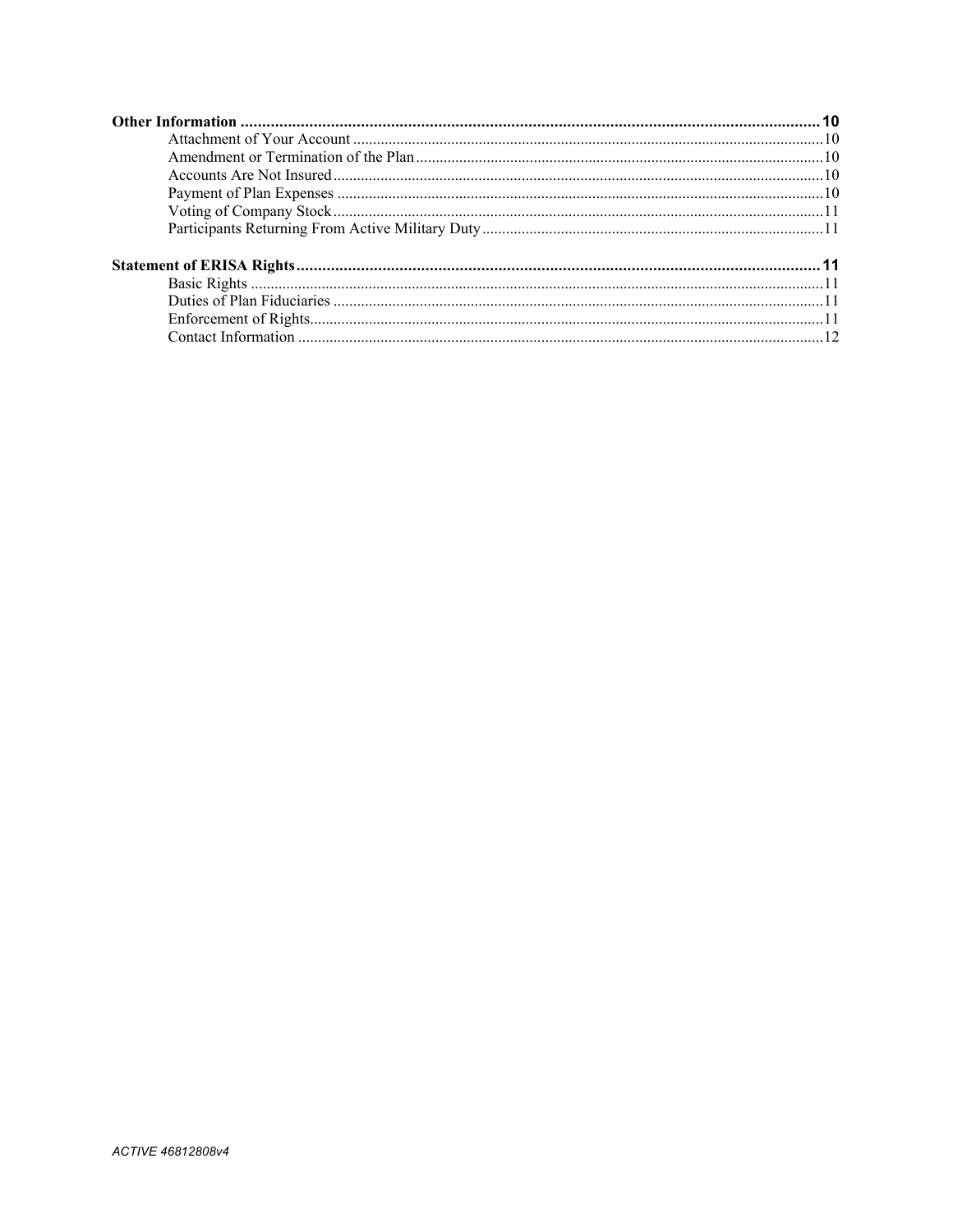#### **TYPE OF PLAN**

AMG 2.0 Holdco, Inc. has established an employee stock ownership plan effective as of November 1, 2019. The plan is named the AMG Employee Stock Ownership Plan, but it will be referred to in this summary as the "Plan."

### **PLAN SPONSOR**

AMG 2.0 Holdco, Inc. is the sponsor of the Plan, and will sometimes be referred to in this summary as the *Sponsoring Employer*, the *Employer*, *we*, *our* or *us*. Our address is 101 LaRue France, Suite 500, Lafayette, LA 70508-3144; our telephone number is (337) 269-9566; and our employer identification number is 84- 2872891. The Adopting Employers have also adopted this Plan for the benefit of any of their employees who are eligible to participate. Any reference to the Employer in this summary will generally be a reference to any Adopting Employer.

### **PURPOSE OF THIS SUMMARY**

This booklet is called a Summary Plan Description (the *SPD*) and it is meant to describe highlights of the Plan in understandable language. It is not, however, meant to be a complete description of the Plan, nor is it meant to interpret, extend or change the provisions of the Plan in any way. If there is a conflict between this SPD and the Plan, the provisions of the Plan control your rights, including your rights to benefits, and all claims and dispute resolution Procedures. A copy of the Plan and related documents are on file with the Administrator and you can read them at any reasonable time. Also, no provision of the Plan or this SPD is intended to give you the right to continued employment or to prohibit changes in the terms or conditions of your employment. If you have any questions that are not addressed in this summary, you can contact the Administrator (who is described in the next section) during normal business hours.

# **PLAN ADMINISTRATION**

#### **PLAN TRUSTEE**

The Plan is administered under a written plan document and a separate trust agreement. The trustee is responsible for trusteeing the Plan's assets. The trustee is GreatBanc Trust Company. The trustee is a directed trustee, which means that the trustee invests the assets of the Plan as instructed by the ESOP Committee or by an investment manager (if appointed for management of Trust assets other than Company Stock). The trustee can be contacted at 801 Warrenville Rd., Suite 500, Lisle, Illinois 60532.

#### **ADMINISTRATOR**

All matters other than investments that concern the operation of the Plan are the responsibility of the Administrator of the Plan (the "Administrator"). The Administrator is the AMG Employee Stock Ownership Plan Committee (the "ESOP Committee") whose address is 101 LaRue France, Suite 500, Lafayette, LA 70508-3144, and whose telephone number is (337) 269-9566. Please direct your written letter requests for the Administrator to the Chairperson of ESOP Committee at 101 LaRue France, Suite 500, Lafayette, LA 70508-3144.

The Administrator has the power and authority to interpret the terms of the Plan based on the Plan document and existing laws and regulations, as well as the power to determine all questions that arise under the Plan. Such power and authority include, for example, the administrative discretion necessary to resolve issues with respect to an employee's eligibility for benefits, credited service, Disability, and retirement, or to interpret any other term contained in the Plan and related documents. The Administrator's interpretations and determinations are binding on all Participants, employees, former employees, and their beneficiaries.

### **PLAN NUMBER**

For identification purposes, we have assigned number 001 to the Plan.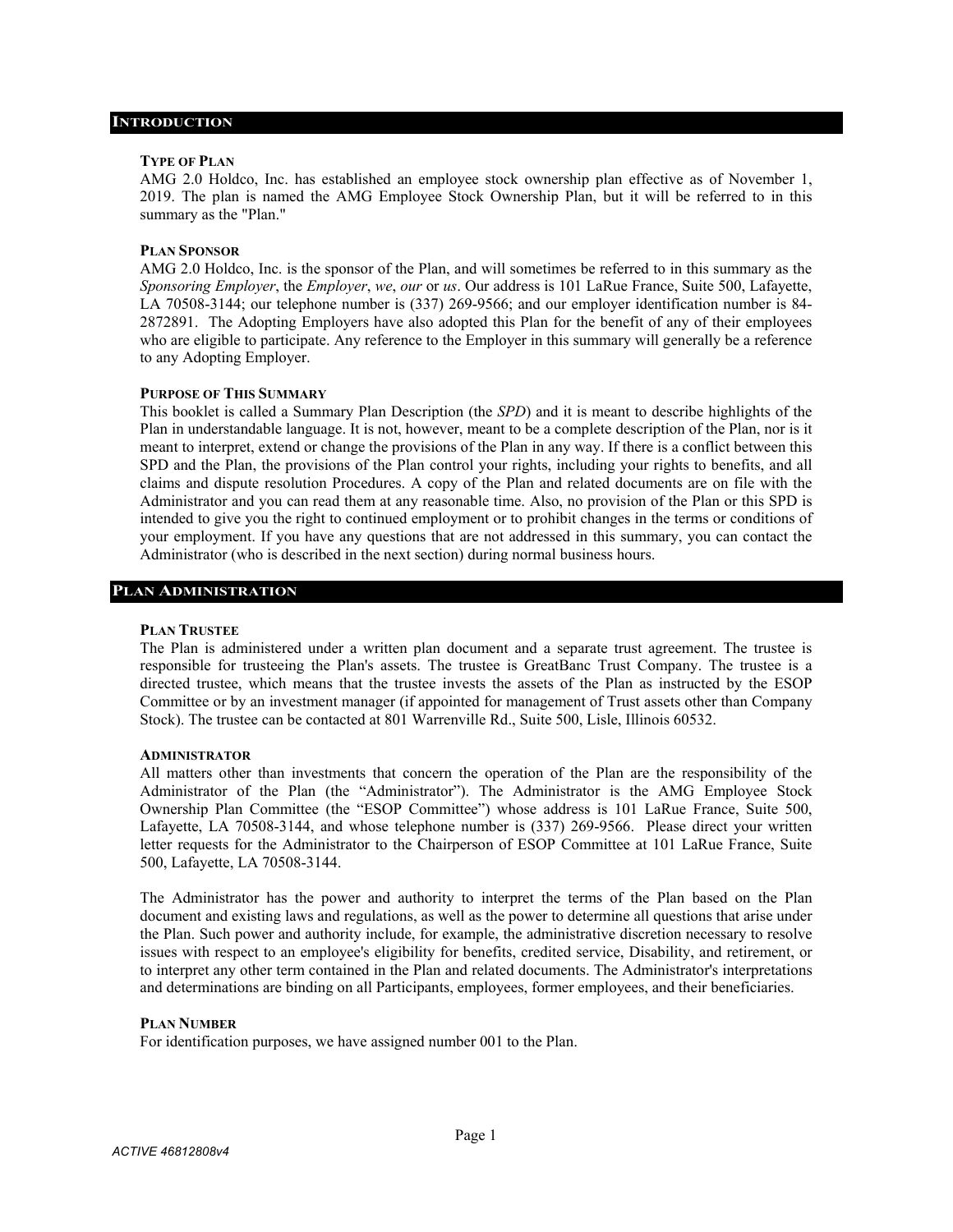# **SERVICE OF LEGAL PROCESS**

If you make a demand for binding arbitration pursuant to the terms of the Plan, or you attempt to file a legal action against the Plan for any reason, the demand for arbitration or legal process can be served on the Chairperson of the ESOP Committee at AMG 2.0 Holdco, Inc. at 101 LaRue France, Suite 500, Lafayette, LA 70508-3144. The demand for arbitration or legal process should also be served on the trustee.

### **GENERAL PLAN DEFINITIONS**

Many definitions are used in this summary and most are defined in the section where they appear, but the following terms have broader application and are used throughout this summary:

# **ACCOUNT**

Your Account represents the value of our contributions made to the Plan on your behalf, as well as the net earnings on those contributions. Your Account is divided into several sub-accounts for accounting purposes, including your Company Stock Account, which represents just the Company Stock (and the earnings thereon) allocated to your Account.

### **ADOPTING EMPLOYERS**

Acadiana Management Group, L.L.C., Albuquerque-AMG Specialty Hospital, LLC, AMG 2.0, L.L.C., Central Indiana, AMG Specialty Hospital, LLC, Covington - AMG Rehabilitation Hospital, L.L.C., Houma, AMG Specialty Hospital, L.L.C., Las Vegas - AMG Specialty Hospital L.L.C., LTAC Hospital of Edmond, LLC and LTAC of Louisiana, L.L.C. have adopted the Plan as an Adopting Employer for the benefit of its employees. All service with an Adopting Employer will be counted in the same manner as service is counted for the Plan Sponsor. Any references to "us" or "we" shall be deemed to include the applicable Adopting Employer.

### **ALLOCATION PERIOD**

The Allocation Period is the period of time for which a contribution to the Plan is allocated. The Allocation Period is generally the Plan Year, but to the extent contributions are made more frequently than annually, they will be allocated based on the Compensation earned during the Allocation Period. The first Allocation Period is from November 1, 2019 through December 31, 2019. Except as otherwise noted, a contribution for an Allocation Period of less than 12 months will not be adjusted at the end of the Plan Year to reflect annual Compensation.

#### **BREAK IN SERVICE**

You will incur a Break in Service if you fail to perform, in any 12-month computation period, more than 500 Hours of Service for eligibility purposes and more than 500 Hours of Service for Vesting purposes. A Break in Service may affect your eligibility to receive an allocation of contributions and the number of your Years of Service which are counted in determining your Vested Interest in your Account.

#### **COMPANY STOCK**

Company Stock means the common stock of AMG 2.0 Holdco, Inc.

### **DISABILITY**

Disability is a physical or mental condition you suffer while you are a Participant that qualifies you for disability benefits under your employer's long-term disability plan.

### **EXEMPT LOAN**

An Exempt Loan is a loan made to the Plan, the proceeds of which are used to buy Company Stock on behalf of the Plan.

#### **HOUR OF SERVICE**

An Hour of Service is any hour for which you have a right to be paid by us, for the performance of duties, including hours you are paid for vacation, holidays, illness, back pay and maternity leave.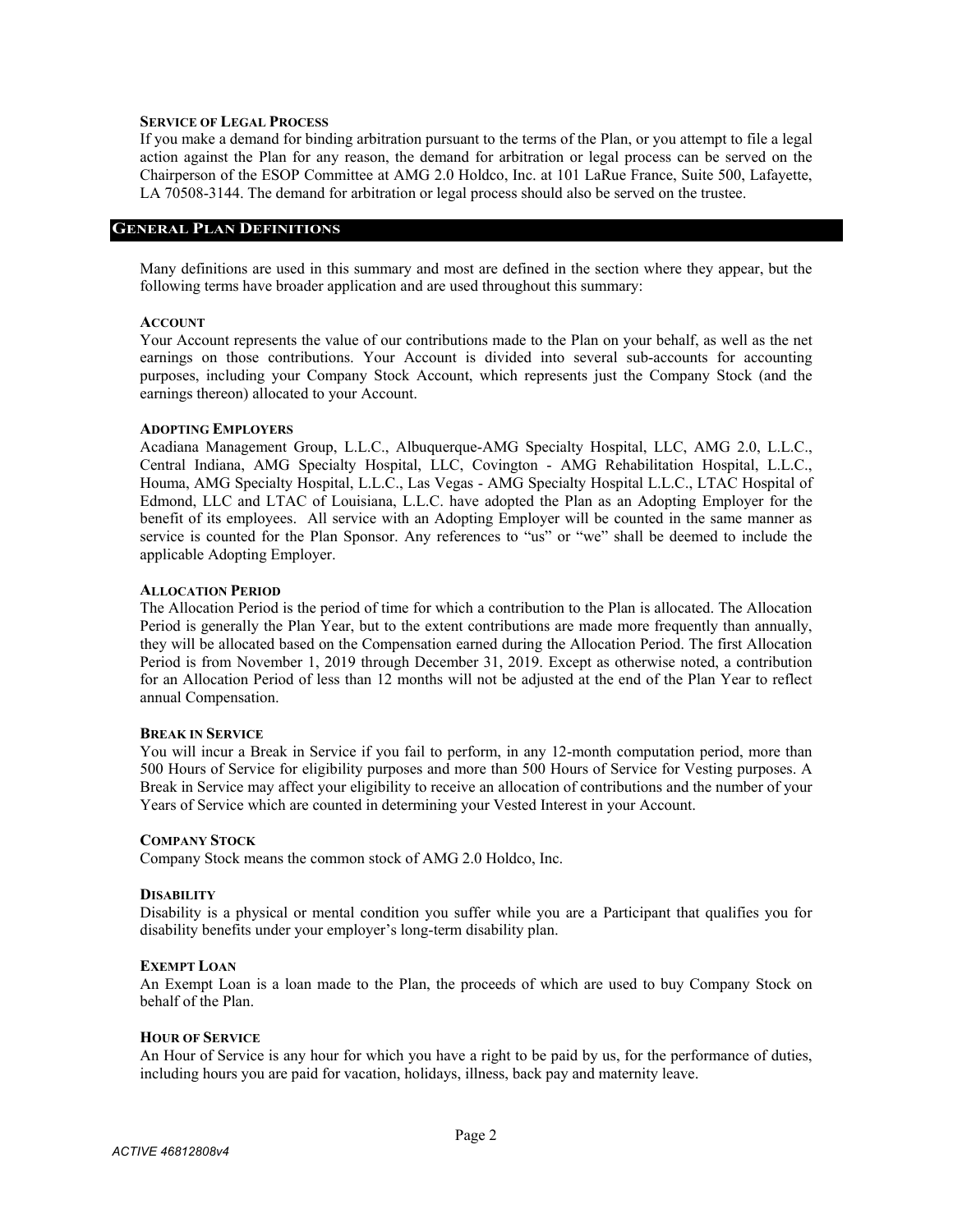# **NORMAL RETIREMENT AGE**

Normal Retirement Age is the later of the date you reach age 65 or the fifth anniversary of the date you become a Participant in the Plan.

### **PARTICIPANT**

An employee who satisfies the eligibility criteria and enters the Plan on an entry date. These rules are described in the section titled, "How You Become a Participant."

### **PLAN YEAR**

The Plan Year is the 12-month accounting year of the Plan. It begins each January 1st and ends the following December 31st. The first Plan Year, however, is from November 1, 2019 December 31, 2019.

### **VESTED INTEREST**

Your Vested Interest is the percentage of your Account to which you are entitled at any point in time. However, notwithstanding any other vesting schedule set forth in this summary, as a Participant in the Plan, you will automatically have a 100% Vested Interest in your Account upon reaching Normal Retirement Age prior to termination of employment, upon your death prior to termination of employment, or upon suffering a Disability prior to termination of employment.

### **YEAR OF SERVICE**

A Year of Service is a period of time used to determine your eligibility to participate in the Plan and to determine your Vested Interest. A Year of Service for eligibility purposes is a 12-month computation period in which you are credited with at least 1,000 Hours of Service.

Your initial eligibility computation period begins on your date of hire. Your second eligibility computation period overlaps your first eligibility computation period and begins on the first day of the Plan Year which begins prior to the first anniversary of your date of hire. For example, if your date of hire is August 1st, your first eligibility computation period will end on the last day of the following July, but your second eligibility computation period will have already begun on the immediately preceding January 1st and will end the following December 31st. Each succeeding eligibility computation period (if required) will begin January 1st and end December 31st.

A Year of Service for vesting purposes is a 12-month computation period in which you are credited with at least 1,000 Hours of Service. The vesting computation period in this Plan is the Plan Year. In determining your Vested Interest, all of your Years of Service will be counted except those that were credited prior to the date you reached age 18 and those that were credited during any period for which we did not maintain this Plan (i.e., prior to November 1, 2019).

### **EMPLOYER CONTRIBUTIONS**

### **HOW THE CONTRIBUTION IS DETERMINED**

Making contributions to the Plan for any Plan Year is entirely discretionary on our part, as is the amount of any such contribution we may decide to make. However, we shall make contributions at least in the amount which, when combined with dividends that may lawfully be used to make payments on an Exempt Loan, is sufficient to meet the Plan's obligations on all outstanding Exempt Loans.

# **HOW YOU BECOME A PARTICIPANT**

To become a Participant in the Plan, you must satisfy the following criteria (described in more detail below): (a) you must be an Eligible Employee; (b) you must satisfy the age requirement and the service requirement; and (c) you must be employed by us on the applicable entry date.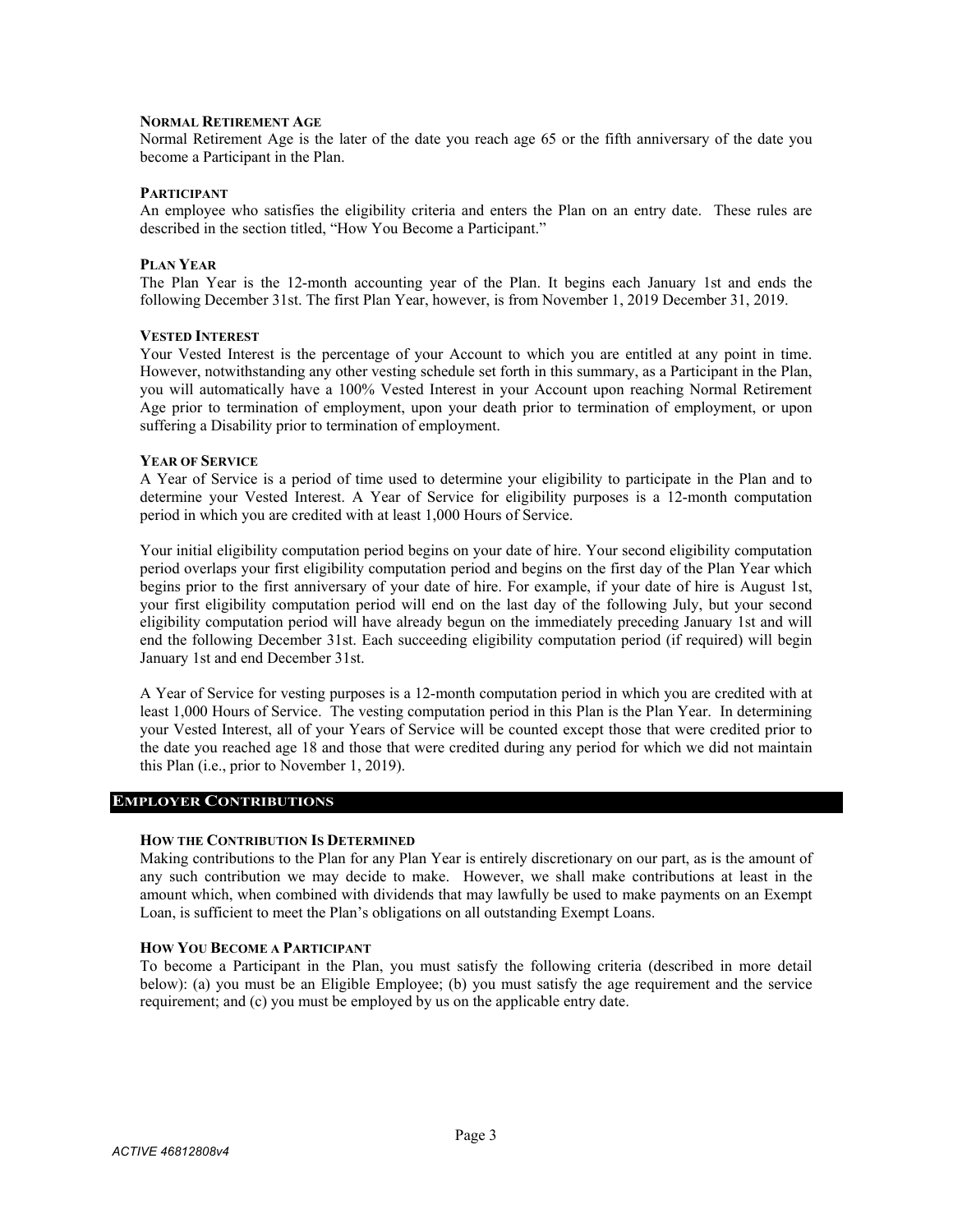- **● ELIGIBLE EMPLOYEES.** All employees are considered to be Eligible Employees except for the following ineligible classes of employees: (a) employees whose employment is governed by a collective bargaining agreement in which retirement benefits were the subject of good faith bargaining; (b) employees who are non-resident aliens who do not receive earned income from us which constitutes income from sources within the United States; (c) anyone who is a leased employee; (d) employees who are employed by an affiliated employer which does not adopt this Plan and (e) Employees classified by the Employer as federal work study employees. Any individual who sold Company Stock to the Plan and made an election under Section 1042 of the Internal Revenue Code, as well as related individuals, are also excluded from the Plan.
- **● AGE REQUIREMENT.** You must be at least 21 years of age.
- ● **SERVICE REQUIREMENT.** You must be credited with at least a 1 Year of Service.
- **ENTRY DATE.** You will enter the Plan as a Participant on November 1, 2019, or the January 1<sup>st</sup> or July 1<sup>st</sup> that coincides with or next follows the date that you first satisfy both the age and the service requirements described above.

# **HOW YOU QUALIFY FOR A CONTRIBUTION ALLOCATION**

For any Allocation Period in which we make a contribution, a portion of that contribution will be allocated to your Account if (1) you are a Participant in the Plan as described above; and (2) you satisfy the conditions described below for the Allocation Period.

- **ACTIVE PARTICIPANTS.** If you are still employed by us on the last day of an Allocation Period, you will be eligible to receive an allocation if you are credited with at least 1,000 Hours of Service during the Allocation Period.
- **● TERMINATED PARTICIPANTS.** If you terminate employment with us before the last day of an Allocation Period because of your retirement on or after Normal Retirement Age, or because of your death, you will be eligible to receive an allocation regardless of the number of Hours of Service credited during the Allocation Period. However, if you terminate employment with us before the last day of an Allocation Period because of your Disability or for any other reason, you will not be eligible to receive an allocation for that Allocation Period.

However, no Participant who is classified as a Highly Compensated Employee will be eligible to receive an allocation for the Allocation Period ending on December 31, 2019.

### **HOW THE CONTRIBUTION IS ALLOCATED**

Contributions shall first be used to repay an Exempt Loan. Company Stock purchased with an Exempt Loan is not allocated directly to your account. Rather, the Company Stock is placed in an unallocated employer securities account. When a contribution is made to the Plan and part of an Exempt Loan is repaid, a portion of the shares held in the unallocated employer securities account will be released and allocated. Shares of Company Stock are generally allocated to the Company Stock Account for each eligible Participant in the ratio that the Participant's Compensation for the Plan Year bears to the total Compensation of all Participants eligible for an allocation for the Plan Year. The value of the stock you receive in your account is not based on the amount of the contribution, but rather your allocable share of the Company Stock that was released due to the Exempt Loan payment and the value of the Company Stock as of the last day of the Plan Year.

Contributions that are not used to repay an Exempt Loan are also allocated in the ratio that each eligible Participant's Compensation for the Plan Year bears to the total Compensation of all Participants eligible for an allocation for the Plan Year. This means that the amount allocated to each eligible Participant's Account will, as a percentage of Compensation, be the same. For example, if a contribution that will not be used to repay an Exempt Loan is equal to 5% of all eligible Participant's Compensation, that's the amount that will actually be allocated to each eligible Participant's Account.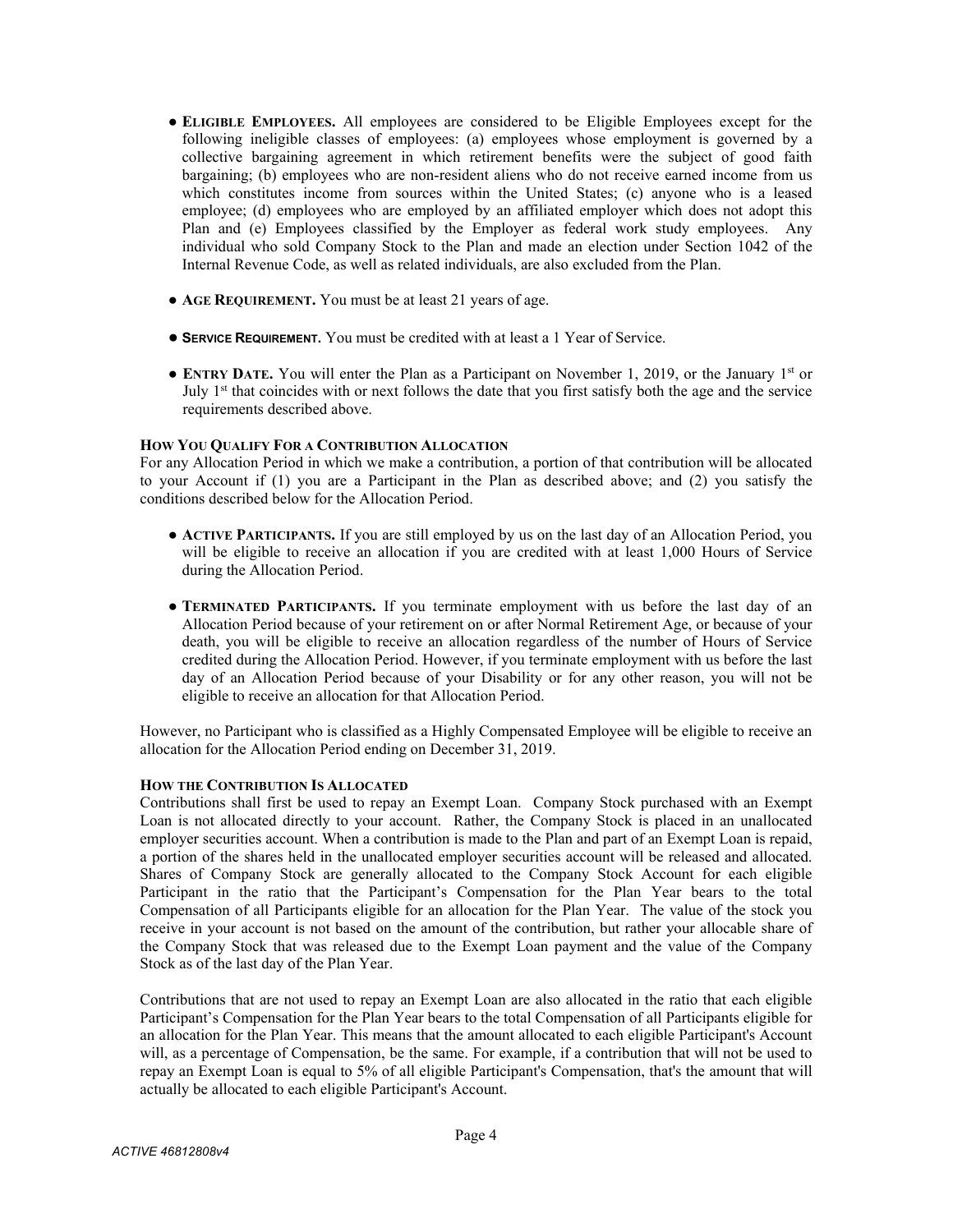Due to Internal Revenue Code rules limiting the maximum amount that can be allocated to your account from all of our retirement plans (including our 401(k) plan) for any given year, the actual amount allocated to your account may be less than the allocable amount applying the formulas in the previous paragraphs (see Maximum Allocation Limitation, below).

# **HOW YOUR COMPENSATION IS DETERMINED**

The amount of your Compensation used in determining the amount of the contribution allocated to your Account is the amount you receive from us during the Plan Year as reported on your Form W-2 adding back certain amounts (e.g., 401(k) plan and other health and benefit plan salary deferrals), but excluding any amount in excess of the annual dollar limitation on compensation imposed by law, which is \$280,000 for the Plan Year beginning in 2019, and which will thereafter be the amount set annually by law.

# **HOW YOUR VESTED INTEREST IS DETERMINED**

Your Vested Interest in your Account, including any earnings allocated to this account from time to time, is determined by the Vesting schedule following this paragraph, based on your credited Years of Service at the time the determination is made. In determining your Vested Interest, all of your Years of Service will be counted, except those that were credited prior to the date you reached age 18 and those that were credited during any period for which we did not maintain this Plan (i.e., prior to November 1, 2019). Once your Account is fully Vested, all future contributions, earnings and allocations made to your Account are also fully Vested.

| <u>Years of Plan Service</u> Percent Vested |
|---------------------------------------------|
|                                             |
| 2 Years of Service 20% Vested               |
| 3 Years of Service 40% Vested               |
| 4 Years of Service 60% Vested               |
| 5 Years of Service 80% Vested               |
| 6 Years of Service 100% Vested              |

Notwithstanding the Vesting schedule set forth above, your Vested Interest in your Account will be increased to 100% when you reach your Normal Retirement Age, provided you haven't terminated employment with the Company. Your Vested Interest will also be increased to 100% if you die before you terminate employment with the Company.

Any part of your Account which is not Vested will be forfeited when you receive (or are deemed to receive) a distribution of your Vested Interest (or after you incur 5 consecutive Breaks in Service, if earlier) and will be allocated to the other Participants.

# **TOP HEAVY REQUIREMENTS**

Under certain circumstances, you may be entitled to a minimum allocation for any Plan Year in which the Plan is considered "top heavy." The Plan is considered top heavy for any Plan Year in which more than 60% of Plan assets are allocated to the Accounts of Participants who are "key" employees (that is, employees who satisfy certain ownership requirements and employees who are officers and whose Compensation for the Plan Year exceeds certain IRS limits). The Plan automatically satisfies this requirement in any Plan Year in which we contribute the required amount on your behalf to another plan (if any) that we sponsor. However, if the Plan is not exempt, then for each Plan Year in which the Plan is considered top heavy and in which you are a "non-key" employee who is employed by us on the last day of the Plan Year, you will receive a minimum allocation equal to the lesser of 3% of your Compensation or the highest percentage of Compensation allocated for that Plan Year to the Accounts of Participants who are key employees.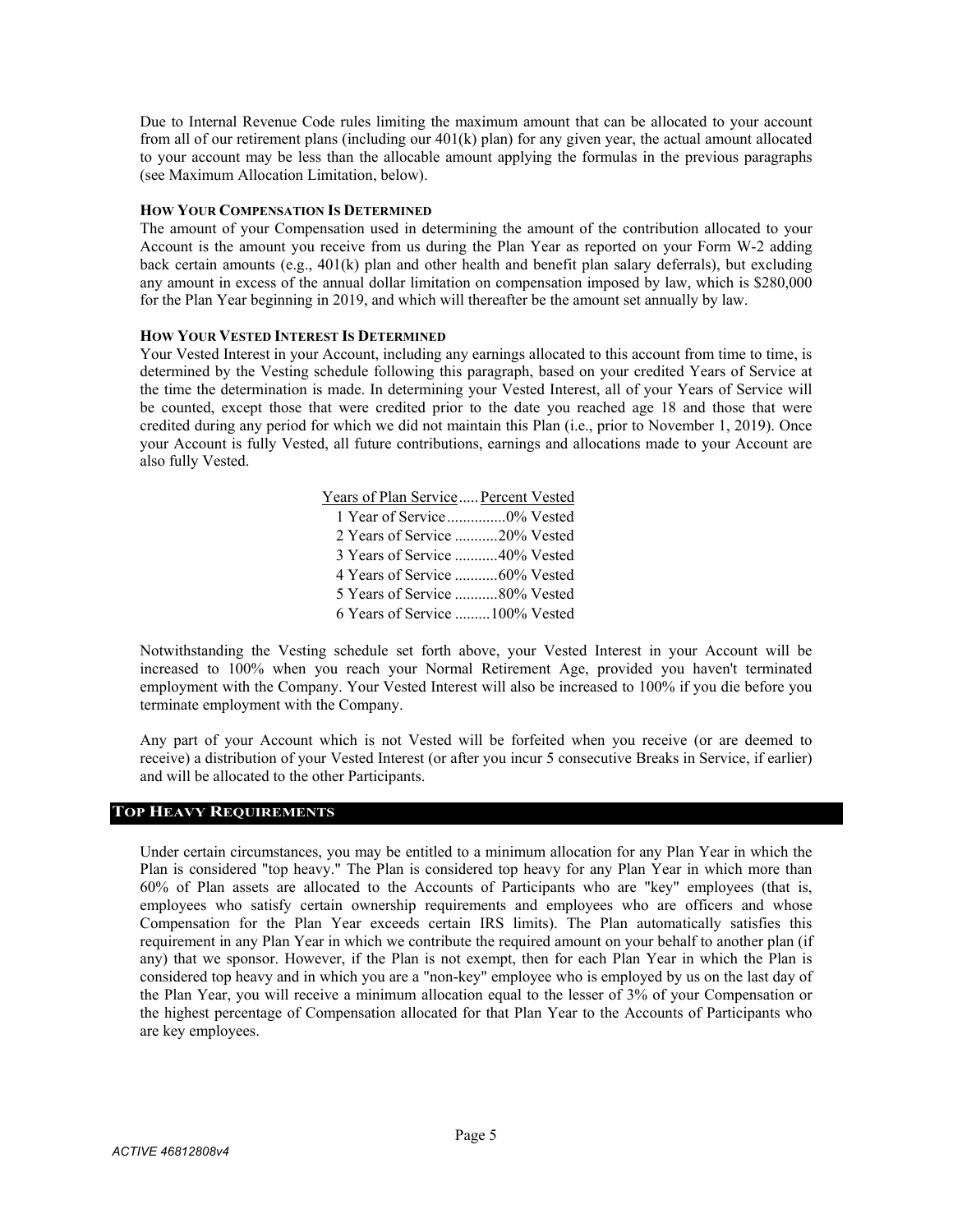### **MAXIMUM ALLOCATION LIMITATIONS**

The amount that can be allocated to your Account for any Plan Year is limited by law, but the limit only applies to the sum of our contributions and any forfeitures allocated to your Account and any account you may have in other qualified retirement plans that we may sponsor, such as our 401(k) Plan. The annual limit is the lesser of 100% of your Compensation or the annual dollar limitation on allocations imposed by law, which is \$56,000 for the Plan Year that ends in 2019 and which will thereafter be the amount set annually by law for each Plan Year effective each January 1st. This limitation does not apply to the amount of earnings that can be allocated to your Account or to any other funds transferred to this Plan on your behalf from another retirement plan. To the extent you would be allocable an amount in this Plan or our 401(k) Plan that would exceed these annual dollar limits, any excess shall be first corrected by returning any elective deferral contributions from the  $401(k)$  Plan, then forfeiting any matching contributions on the elective deferrals, then forfeiting any employer contributions in the plans.

# **DISTRIBUTION OF BENEFITS**

# **DISTRIBUTIONS FOR REASONS OTHER THAN DEATH**

Distribution of your Vested Interest after you terminate employment because of Disability or retirement on or after your Normal Retirement Age will begin no later than the last day of the Plan Year following the year you terminate due to Disability or retirement, unless you request a later distribution date. Your Vested Interest will then be distributed to you in substantially equal annual installments over a minimum 5-year period.

If you terminate employment for any other reason (other than death, Disability or retirement on or after your Normal Retirement Age), distribution of your Vested Interest will begin no later than the last day of the Plan Year following the fifth anniversary of the date you terminated employment, unless you request a later distribution date. Your Vested Interest will then be distributed to you in substantially equal annual installments over a minimum 5-year period.

If your Vested Interest exceeds a certain threshold (\$1,130,000 for the Plan Year that ends in 2019, and which will thereafter be the amount set annually by law), the 5-year distribution period will be extended 1 additional year (but not more than 5 additional years) for each incremental amount (\$225,000 for the Plan Year that ends in 2019, and which will thereafter be the amount set annually by law) or fraction thereof by which your Vested Interest exceeds the threshold.

In addition to the payment rules described above, there are additional rules which require that certain minimum distributions be made from the Plan by certain dates. Generally, these minimum distributions must begin no later than (a) the April 1st following the end of the calendar year in which you reach age 70½ or (b) the April 1st following the end of the calendar year in which you retire. However, if you are a 5% owner, you must begin receiving minimum distributions by the April 1st following the end of the year in which you reach age  $70\frac{1}{2}$  even if you are still employed by the Employer. Although minimum distributions are not required to begin until April 1 of the year after the year containing the applicable event (age 70½ or retirement), we intend on beginning minimum distributions by the end of the year containing the applicable event (age  $70\frac{1}{2}$  or retirement) due to the amount of time it takes to complete the annual valuation of Company Stock and process distribution packages.

### **LUMP SUM CASH-OUTS**

If your Vested Interest is \$5,000 or less, it will be distributed in a lump sum as soon as administratively reasonable after the plan year in which you terminate employment, even if the time you would normally be entitled to a distribution as described in the preceding paragraph has not yet occurred. In such event, you can elect to have your Vested Interest paid to you or rolled over to another qualified plan or individual retirement account (IRA).

However, if you fail to make a timely election and the amount of your Vested Interest is more than \$1,000 but not more than \$5,000, we will roll your Vested Interest over to an IRA we establish on your behalf at a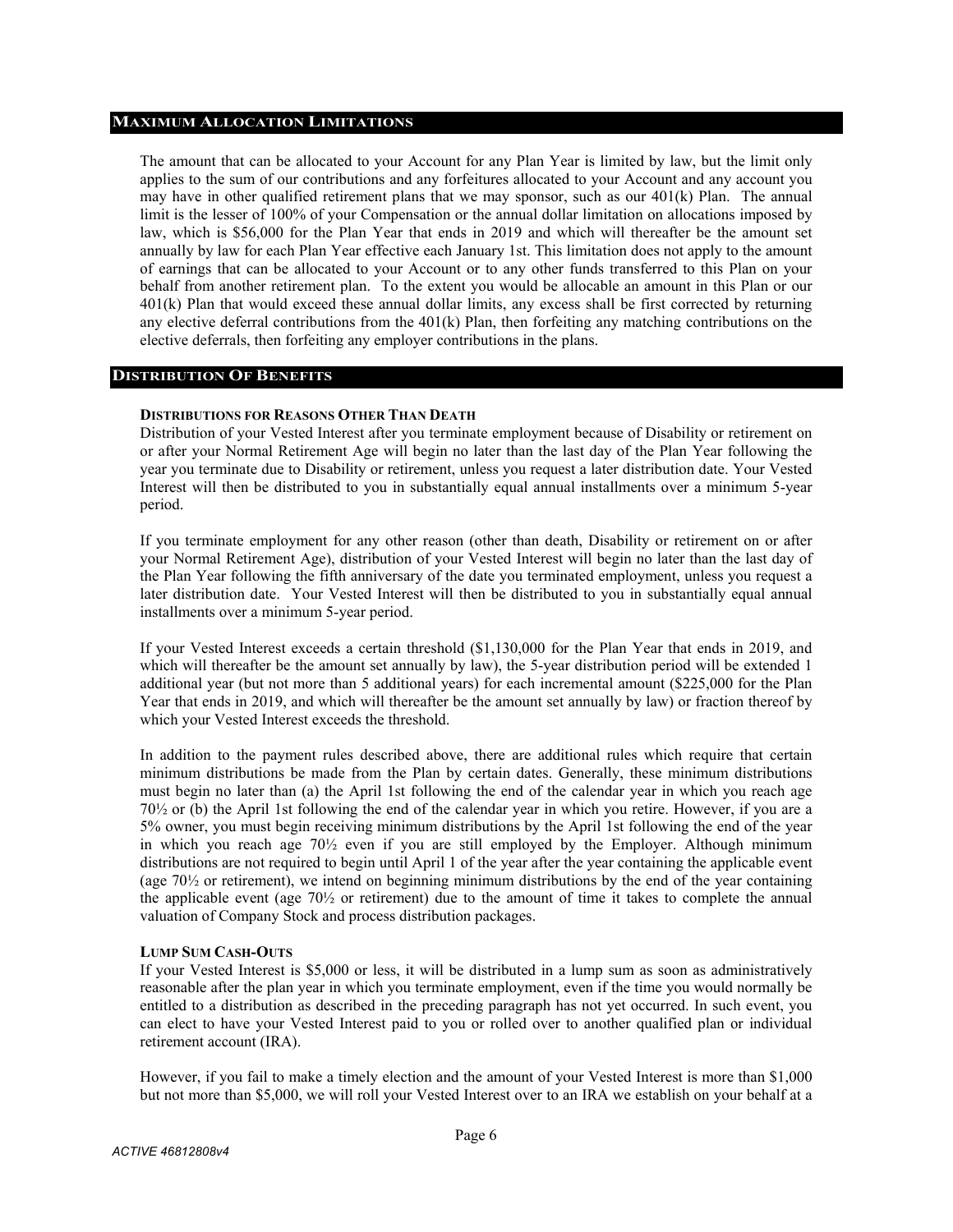qualified financial institution. Your funds will then be invested in a type of investment designed to preserve principal and provide a reasonable rate of return and liquidity, such as an interest-bearing account, a certificate of deposit, or a money market fund. The IRA provider will charge your IRA account for any expenses associated with the establishment and maintenance of the IRA and with the IRA investments. If your Vested Account is transferred to an IRA under this "automatic rollover" requirement, you will be given more information at that time regarding the IRA provider and any fees or expenses associated with the IRA.

### **DISTRIBUTIONS UPON DEATH**

Generally, your Vested Interest will begin to be distributed to your beneficiary no later than the last day of the Plan Year following the year after your death. If you are not married, you can name anyone to be your beneficiary. If you are married, your spouse by law is your beneficiary unless he or she waives the death benefit in writing on a form provided by the Administrator. Your Vested Interest will be distributed to your beneficiary in substantially equal annual installments over a minimum 5-year period. If your Vested Interest exceeds a certain threshold (\$1,130,000 for the Plan Year that ends in 2019, and which will thereafter be the amount set annually by law), the 5-year distribution period will be extended 1 additional year (but not more than 5 additional years) for each incremental amount (\$225,000 for the Plan Year that ends in 2019, and which will thereafter be the amount set annually by law) or fraction thereof by which your Vested Interest exceeds the threshold.

If your death occurs *before* the date that minimum distributions must begin (as described in the preceding section), the distribution of your Vested Interest to your beneficiary must be made within certain legal time frames which are dependent upon several factors, including (1) whether you have a designated beneficiary, (2) your relationship to the beneficiary (spousal or non-spousal beneficiary) and (3) certain elections that your beneficiary may make after your death. There are certain circumstances, such as naming your estate or a charity as the beneficiary of your account that will require that your entire account be distributed by the end of the calendar year containing the fifth anniversary of the date of your death instead of being distributed over the longer installment periods described in the preceding paragraph. Please contact the Administrator for more information regarding payments to beneficiaries. However, if your death occurs *after* the date that minimum distributions must begin, the minimum death benefit that must be paid to your beneficiary each year after your death is based on the longer of your remaining life expectancy (had you survived) or the remaining life expectancy of your beneficiary. Your beneficiary may also choose to accelerate the payment rate.

Any death benefit received by your spouse can be rolled over to an IRA. A non-spouse beneficiary may establish a special IRA (an "Inherited IRA") that can receive a direct rollover of all (except for any required minimum distributions) or a portion of a death benefit that would be distributed from the Plan to that nonspouse beneficiary.

Certain portions of a death benefit may not be eligible to be rolled over into an Inherited IRA. If you (a deceased Participant) needed to take a required minimum distribution in the year of your death (but you have not yet taken that required minimum distribution), then that required minimum distribution cannot be rolled over from the Plan into an Inherited IRA. Similarly, if the non-spouse beneficiary needs to take any required minimum distribution from the Plan for the year in which the direct rollover occurs (or any prior year), then the non-spouse beneficiary cannot roll over that required minimum distribution into an Inherited IRA.

If a non-spouse beneficiary elects to roll over the death benefit to an Inherited IRA, then the inherited IRA will be subject to complicated required minimum distribution rules. You should inform your non-spouse beneficiary that (a) he or she is designated to receive your death benefit, and (b) your death benefit can be rolled over to an Inherited IRA. The non-spouse beneficiary should discuss any planning issues and tax consequences with their professional tax advisor with respect to a direct rollover of your death benefit into an Inherited IRA.

### **FORM OF DISTRIBUTION**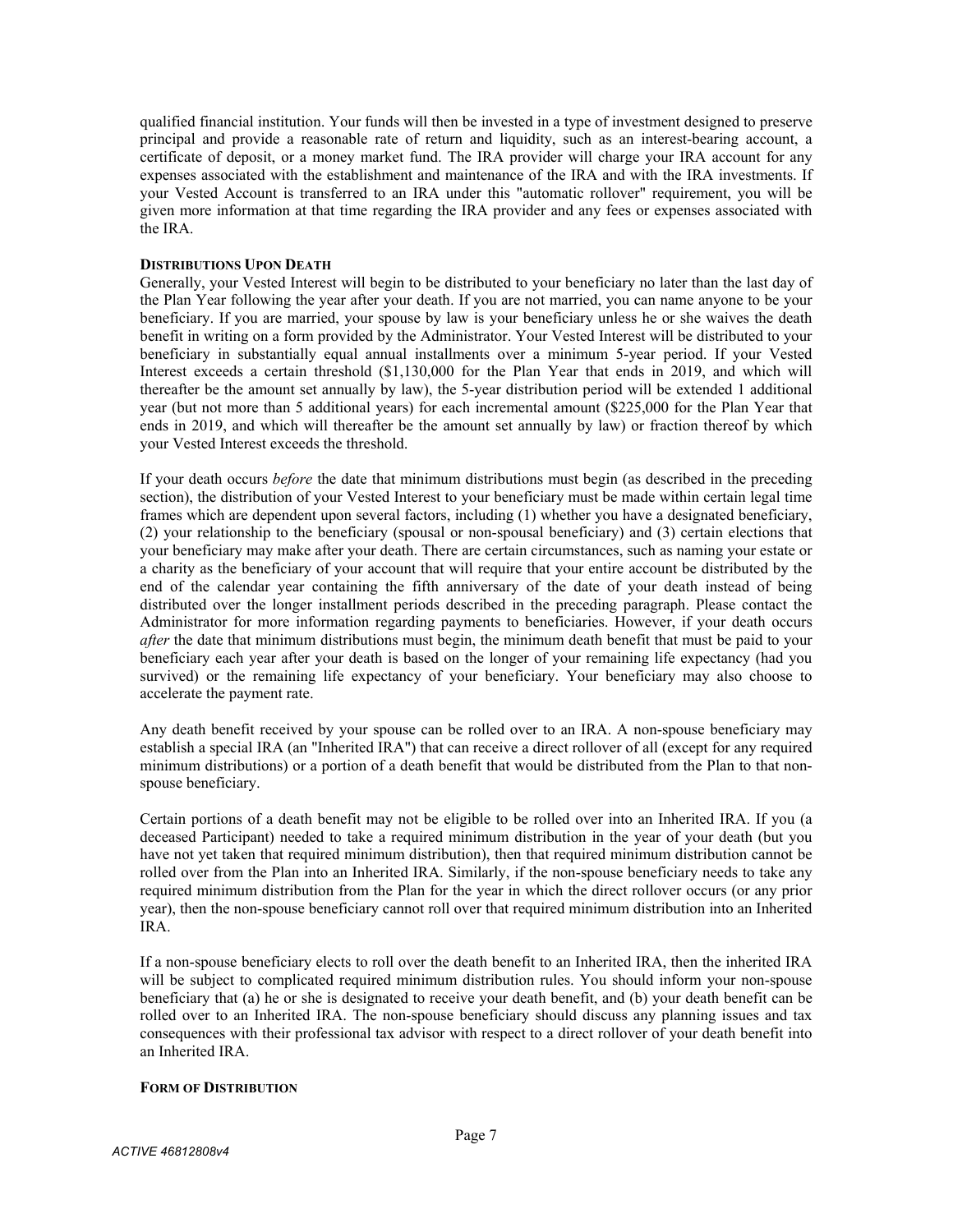Your Vested Interest will generally be distributed in the form of cash or Company Stock. However, as the Company Stock is not readily tradable, you can sell it back to us at its current fair market value during the 60 day period immediately following the distribution (or during an additional 60-day period in the year following the distribution). If we elect to be taxed as an S Corporation or our bylaws restrict ownership to the Plan and employees, we can require you to immediately sell any Company Stock that is distributed back to us. In that case, we can also elect to distribute your entire Vested Interest in cash rather than Company Stock.

# **RIGHT OF FIRST REFUSAL**

Any Company Stock distributed to you that is not readily tradable is subject to a right of first refusal. This means that we have the right to match any offer you receive from a third party for the stock.

# **INVESTMENT OF ACCOUNTS**

Your Account will be placed in the fund maintained by us, which will be invested by the Trustee primarily in Company Stock. Any part of your Account which is not invested in Company Stock will be invested in a diversified portfolio which may include savings and/or money market accounts, stocks, bonds, mutual funds, and insurance company funds.

Once Participants have terminated employment, shares of Company Stock in the accounts of Participants who have terminated employment shall be exchanged, to the extent available, for any cash or other liquid assets held by Participants who have not terminated employment. Such exchanges shall be based on the most recent fair market value of Company Stock and shall be made pro rata based on account balances.

Once you reach age 55 and you have been an active Participant in the Plan for at least 10 years, you have the right during the following five years to diversify up to a total of 25% of the Company Stock in your Account as long as you continue to be an Employee. During the sixth year, you can diversify up to a total of 50% of the Company Stock in your account, minus any previously diversified shares. To satisfy this requirement, you will either be able to take a distribution from the plan or transfer the diversification amount to another qualified plan. However, this right only applies if your Company Stock Account exceeds \$500.

### **TAX WITHHOLDING ON DISTRIBUTIONS**

Due to the complexity and frequency of changes in the federal laws that govern benefit distributions, penalties and taxes, the following is only a brief explanation of the law and IRS rules and regulations as of the date this summary is issued. You will receive additional information from the Administrator at the time of any benefit distribution, and you should consult your tax advisor to determine your personal tax situation before taking the distribution.

### **DIRECT ROLLOVERS NOT SUBJECT TO TAX**

Any eligible distribution that is directly rolled over to another eligible retirement account (either another qualified retirement plan or an individual retirement account) is not subject to income tax withholding. Generally, any part of a distribution from this Plan can be directly rolled over to another eligible retirement account unless the distribution (1) is part of a series of equal periodic payments made over your lifetime, or over the lifetime of you and your beneficiary, or over a period of 10 years or more; or (2) is a minimum benefit payment which must be paid to you by law. There are other distributions that are not eligible for direct rollover treatment, and you should contact the Administrator if you have questions about a particular distribution.

# **20% WITHHOLDING ON TAXABLE DISTRIBUTIONS**

If you have your benefit paid directly to you rather than having it rolled over to another eligible retirement account, you only receive 80% of the benefit payment. The Administrator is required to withhold 20% of the benefit payment and remit it to the Internal Revenue Service as income tax withholding to be credited against your taxes. If you receive the distribution before you reach age 59½, you may also have to pay an additional 10% tax. You can still rollover all or a part of the 80% distribution that is paid to you by putting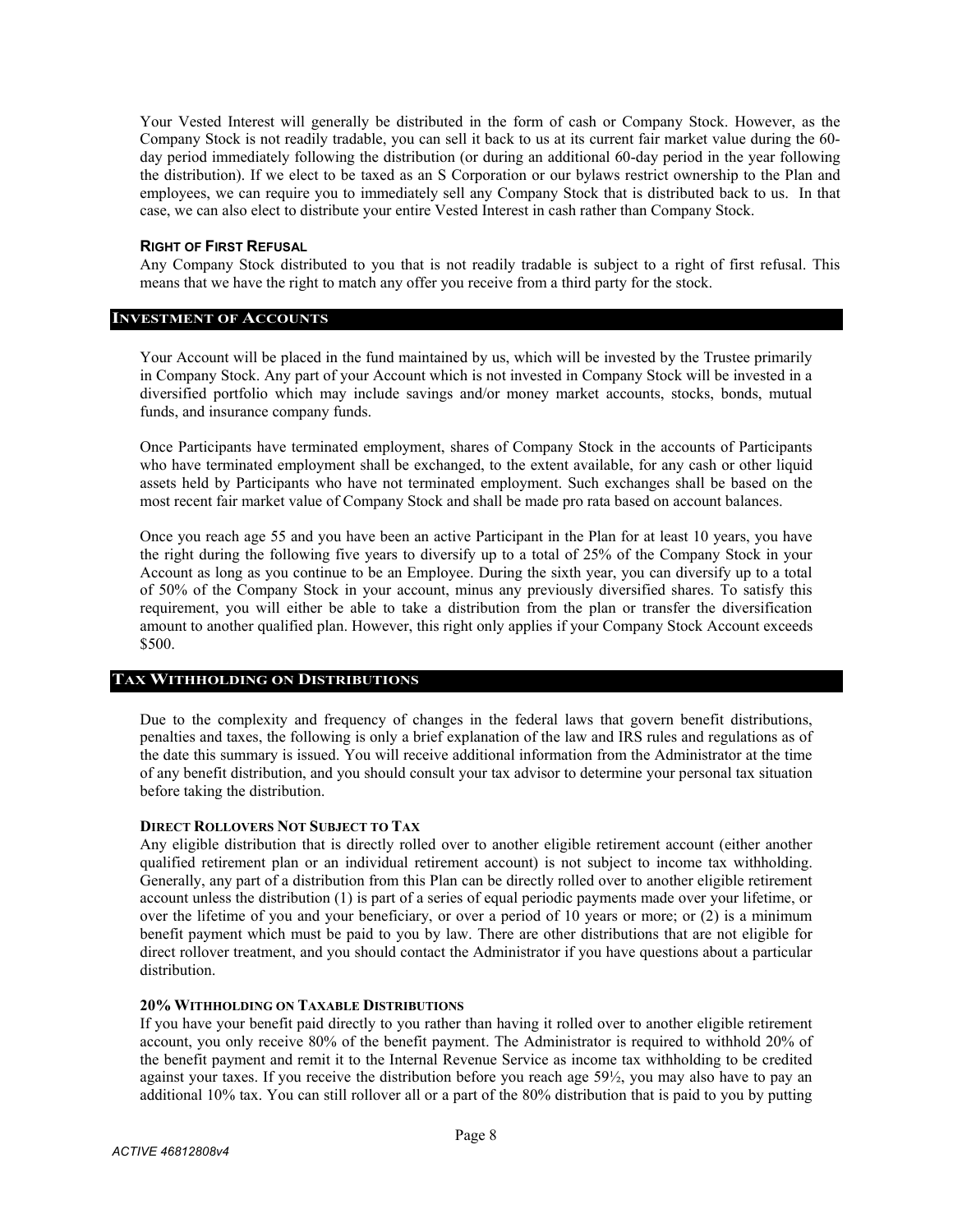it into an IRA or into another qualified retirement plan within 60 days of receiving it. If you want to rollover 100% of the eligible distribution to an IRA or to another qualified retirement plan, you must find other money to replace the 20% that was withheld. You cannot elect out of the 20% withholding (1) unless you are permitted (and elect) to leave your benefit in this Plan, or (2) unless you have 100% of an eligible distribution transferred directly to an IRA or to another qualified retirement plan that accepts rollover contributions.

### **CLAIMS PROCEDURE**

If you feel that you are entitled to a benefit that you are not receiving from the Plan, you can make a written request to the Administrator (or its delegate) for that benefit.

If your request is denied, you will be informed by written or electronic notice within 90 days after the Administrator receives your request. This notice will contain the following information: (a) the specific reason or reasons for denial; (b) specific reference to the Plan provisions on which the denial is based; (c) a description of any additional material or information necessary in order to present a thorough appeal and an explanation of why such material or information is needed; and (d) an explanation of the claim appeal procedure and time limits applicable to the procedure, including a statement of your right to pursue, pursuant to the Arbitration Procedure set forth in Section 11.21 of the Plan (the "Arbitration Procedure"), a claim in arbitration under the Employee Retirement Income Security Act of 1974 (ERISA) Section 502 after a denial on appeal.

*Note: If the Administrator needs more than 90 days to review your claim for benefits, you will be advised by written or electronic notice within 90 days after the Administrator receives your claim. The notice will tell you why the Administrator needs more time (which cannot exceed an additional 90 days), and the date by which you can expect a decision*.

If you disagree with the Administrator's decision to deny your claim, you can appeal the denial to the Administrator. You must submit this appeal to the Administrator within 60 days after the date that you receive the notice of denial of your initial claim. For purposes of the review, you have the right to (a) submit written comments, documents, records and other information relating to the claim for benefits; (b) request, free of charge, reasonable access to, and copies of all documents, records and other information relevant to your claim for benefits; and (c) a review that takes into account all comments, documents, records, and other information you submitted relating to the claim, regardless of whether the information was submitted or considered in the initial decision. If you do not appeal the denial pursuant to the procedures set forth in the claims procedure, the denial will be final, binding, unappealable, and nonarbitrable.

Your denied claim will be reviewed by the Administrator and within 60 days after receipt of the request for review you will receive a written or electronic notice of the Administrator's decision. The notice will (a) provide the specific reason or reasons for denial; (b) refer to the provisions of the Plan on which the denial is based; (c) contain a statement that you are entitled to receive, upon request and free of charge, reasonable access to, and copies of, all documents, records, and other information relevant to your claim; and (d) describe any voluntary appeal procedures offered by the Plan and your right to pursue, pursuant to the Arbitration Procedure, a claim in arbitration under ERISA Section 502 after a denial on appeal.

*Note: If the Administrator needs more than 60 days to review your denied claim, you will be advised in writing (or electronically) within 60 days after the Administrator receives the request for review. The notice will tell you why the Administrator needs more time (up to an additional 60 days), and the date by which you can expect a decision*.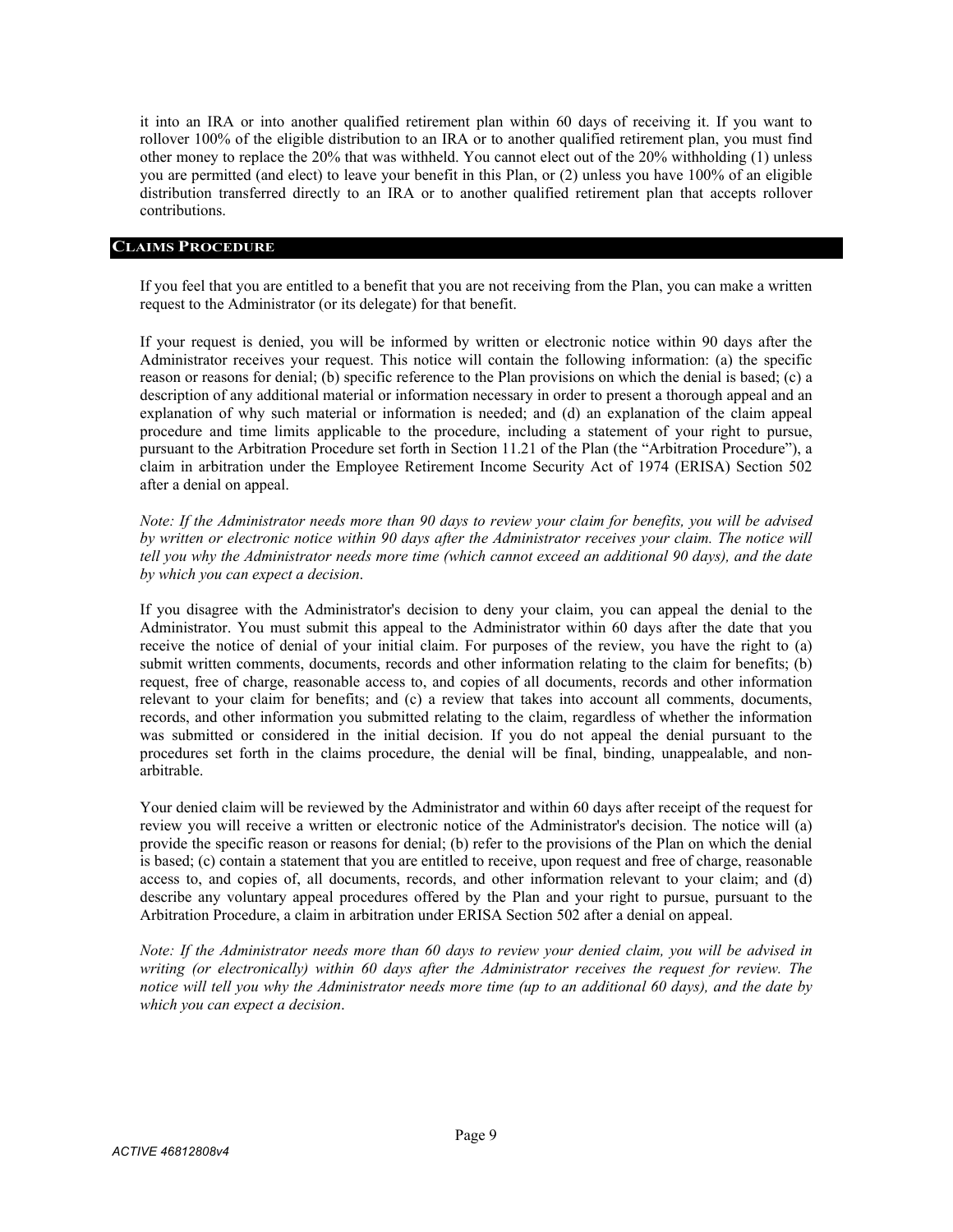### **MANDATORY AND BINDING ARBITRATION**

As a condition to any (i) Employee becoming eligible to participate in the Plan, (ii) any Employee, Participant, or Beneficiary receiving any contributions to his or her Plan account, and/or (iii) any Employee, Participant, or Beneficiary receiving any benefit under the Plan, such Employee, Participant, or Beneficiary is required to follow and comply with the provisions of the Arbitration Procedure set forth in Section 11.21 of the Plan (the "Arbitration Procedure") to resolve all Covered Claims. "Covered Claims" means all claims by an Employee, Participant or Beneficiary which arises out of, relates to, or concerns the Plan, the AMG Employee Stock Ownership Trust (the "Trust"), or the property or assets (of every kind or nature) held or acquired by the Trustee pursuant to the Trust (the "Trust Fund"), including without limitation, any claim for benefits under the Plan, Trust, or Trust Fund (after the Employee, Participant, or Beneficiary has first exhausted the claims procedure described above); any claim asserting a breach of, or failure to follow, the Plan or Trust; and any claim asserting a breach of, or failure to follow, any provision of ERISA or the Internal Revenue Code, including without limitation claims for breach of fiduciary duty, ERISA §510 claims, and claims for failure to timely provide notices or information required by ERISA or the Internal Revenue Code.

### **OTHER INFORMATION**

### **ATTACHMENT OF YOUR ACCOUNT**

Your creditors cannot garnish or levy upon your Account except in the case of a proper Internal Revenue Service tax levy, and you cannot assign or pledge your Account except as directed through a Qualified Domestic Relations Order (QDRO) as part of a divorce, child support or similar proceeding in which a court orders that all or part of your Account be transferred to another person (such as your ex-spouse or your children). The Plan has a procedure for processing QDROs, which you can obtain free of charge from the Administrator.

### **AMENDMENT OR TERMINATION OF THE PLAN**

Although we intend for the Plan to be permanent, we can amend or terminate it at any time. Upon termination of the Plan, all Participants will have a 100% Vested Interest in their Accounts as of the date of termination, and all Accounts will be available for distribution at such time and in such manner as would have been permissible had the Plan not been terminated.

### **ACCOUNTS ARE NOT INSURED**

Your Account is not insured by the Pension Benefit Guaranty Corporation (PBGC) because the insurance provisions of ERISA do not apply to defined contribution plans such as employee stock ownership plans. For more information on PBGC coverage, ask the Administrator or contact the PBGC. Written inquiries to the PBGC should be addressed to: Technical Assistance Division, PBGC, 1200 K Street NW, Suite 930, Washington, D.C. 20005-4026. You can also call with any questions at (202) 326-4000.

### **PAYMENT OF PLAN EXPENSES**

The Plan routinely incurs expenses for the services of lawyers, actuaries, accountants, third party administrators, and other advisors. These expenses will be paid from Plan assets unless the Employer, in its sole discretion, elects to pay the expenses in lieu of the Plan. Any expenses paid from Plan assets will be shared by all Participants either on a pro-rata basis or an equal dollar basis. If the expense is paid on a prorata basis, an amount will be deducted from your Account based on its value as compared to the total value of all Participants' Accounts. For example, if the Plan pays \$1,000 of expenses and your Account constitutes 5% of the total value of all Accounts, \$50 would be deducted from your Account (\$1,000 x 5%) for its share of the expense. On the other hand, if the expense is paid on an equal dollar basis, the expense is divided by the number of Participants and then the same dollar amount is deducted from each Participant's Account.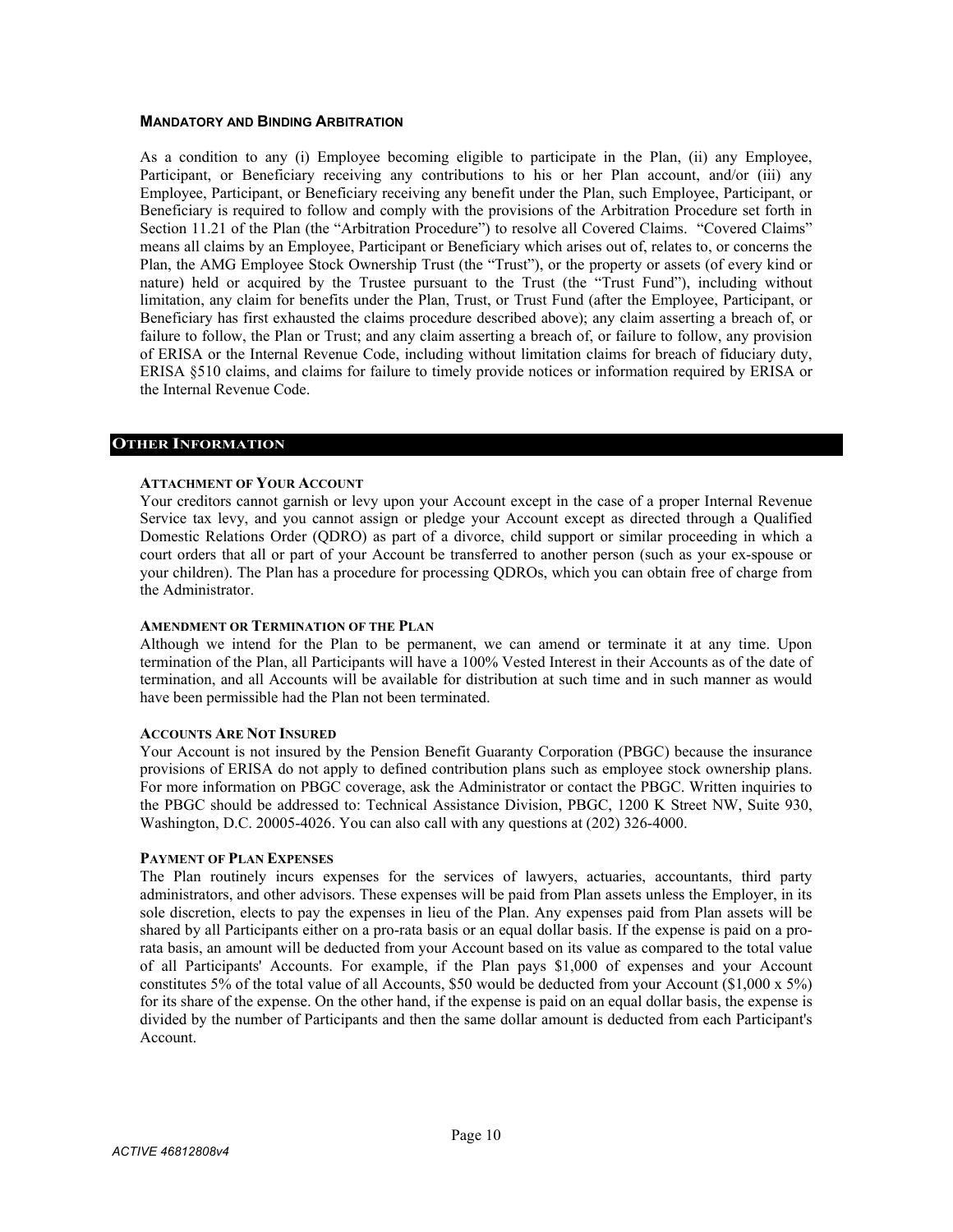# **VOTING OF COMPANY STOCK**

The Company Stock in your Account is not publicly traded. You have the right to vote if the matter put before the shareholders involves the approval or disapproval of a merger, consolidation, recapitalization, reclassification, liquidation, dissolution, or a sale of substantially all corporate assets. On all other corporate matters requiring a vote of the shareholders of the Company, including the election of the Company's board of directors, the Trustee shall vote the Company Stock in accordance with the terms of the trust agreement and in accordance with its duties under ERISA.

# **PARTICIPANTS RETURNING FROM ACTIVE MILITARY DUTY**

If you leave to go on active military duty and you satisfy all of the requirements under the Uniformed Services Employment and Reemployment Rights Act (USERRA) to be reemployed by us upon completion of that service, then upon your reemployment we will make contributions to the Plan equal to the amount that would otherwise have been made for you but for the fact that you left for military duty. These contributions will be based upon the amount of Compensation that you would have otherwise received from us during your period of military service.

If you have USERRA reemployment rights and you die while you are performing your military service, you will be entitled to the same Vesting rights as if you had actually been reemployed by us immediately prior to the date of your death (that is, your Account will be considered 100% Vested).

# **STATEMENT OF ERISA RIGHTS**

### **BASIC RIGHTS**

As a Participant in the Plan, you are entitled to certain rights and protections under ERISA. ERISA provides that all Plan Participants are entitled to (1) examine, without charge, at the Administrator's office and at other specified locations, such as work-sites and union halls, all Plan documents, including insurance contracts, collective bargaining agreements and copies of all documents filed by the Plan with the U.S. Department of Labor, such as detailed annual reports and Plan descriptions (2) obtain copies of all Plan documents and other Plan information upon written request to the Administrator. The Administrator may make a reasonable charge for the copies; (3) receive a summary of the Plan's annual financial report. The Administrator is required by law to furnish each Participant with a copy of this summary annual report; and (4) obtain a statement telling you whether you have a right to receive a retirement benefit at Normal Retirement Age (as defined elsewhere in this summary) and if so, what your benefits would be at normal retirement age if you stop working under the plan now. If you do not have a right to a retirement benefit, the statement will tell you how many more years you have to work to get a right to a retirement benefit. This statement must be requested in writing and is not required to be given more than once a year. The Plan must provide the statement free of charge.

### **DUTIES OF PLAN FIDUCIARIES**

In addition to creating rights for Participants, ERISA imposes duties upon the people who are responsible for operating the Plan. The people who operate your Plan, who are called "fiduciaries" of the Plan, have a duty to do so prudently and in the interest of you and other Plan Participants and beneficiaries. No one, including your employer or any other person, may fire you or otherwise discriminate against you in any way to prevent you from obtaining a retirement benefit or exercising your rights under ERISA.

#### **ENFORCEMENT OF RIGHTS**

If your claim for a benefit is denied in whole or in part, you must receive a written explanation of the reason for the denial. You have the right to have the Plan review and reconsider your claim. Under ERISA, there are steps you can take to enforce these rights. For instance, if you request materials from the Plan and do not receive them within 30 days, you may make a demand for arbitration in accordance with the Plan's Arbitration Procedure. In such a case, the arbitrator(s) may require the Administrator to provide the materials and pay you up to \$110 a day until you receive the materials, unless the materials were not sent because of reasons beyond the control of the Administrator. If you have a claim for benefits that is denied, in whole or in part, you have the right to use the Plan's claim procedures to request review of the claim and to make a demand for arbitration in accordance with the Plan's Arbitration Procedure if your claim continues to be denied (in whole or in part) on review. If your claim for benefits is ignored, you may make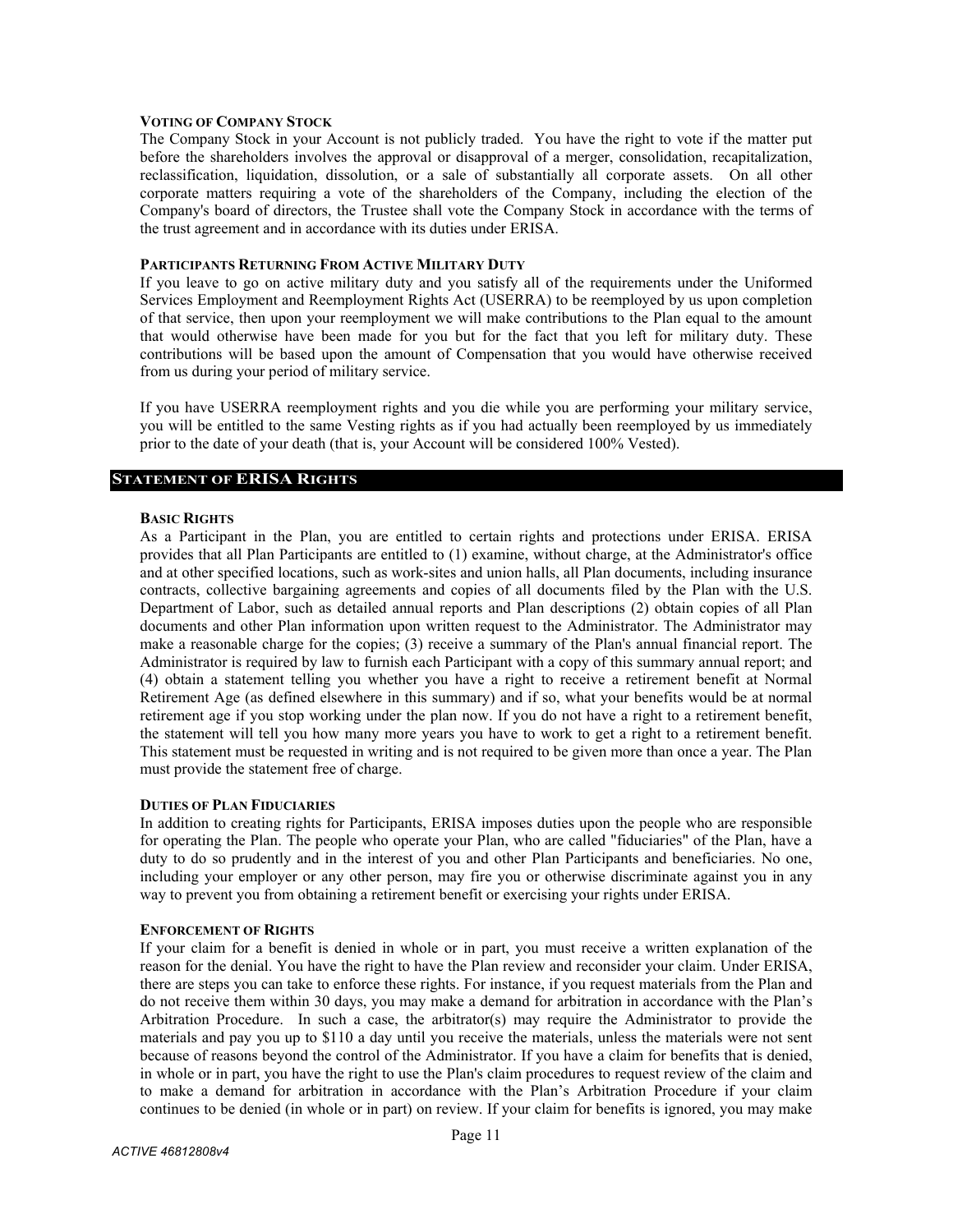a demand for arbitration in accordance with the Plan's Arbitration Procedure. If you disagree with the Plan's decision or lack thereof concerning the qualified status of a domestic relations order, you may make a demand for arbitration in accordance with the Plan's Arbitration Procedure. If it should happen that Plan fiduciaries misuse the Plan's money, or if you are discriminated against for asserting your rights, you may seek assistance from the U.S. Department of Labor, or you may make a demand for arbitration in accordance with the Plan's Arbitration Procedure. The arbitrator(s) will decide who ultimately should pay arbitration costs and legal fees in accordance with ERISA. If you are successful, the arbitrator(s) may order the person you assert your claim against to pay these costs and fees. If you lose, the arbitrator(s) may order you to pay these costs and fees, for example, if the arbitrator(s) find your claim is frivolous.

### **CONTACT INFORMATION**

If you have any questions about your Plan, you should contact the Administrator. If you have any questions about this statement or your rights under ERISA, you should contact the nearest office of the Employee Benefits Security Administration (formerly known as the Pension and Welfare Benefits Administration), U.S. Department of Labor, listed in your telephone directory or the Division of Technical Assistance and Inquiries, Employee Benefits Security Administration, U.S. Department of Labor, 200 Constitution Avenue N.W., Washington, D.C. 20210. You can also go the Department of Labor's website at http://www.dol.gov/ebsa/publications/wyskapr.html where you can review a publication called "*What You Should Know About Your Retirement Plan*."